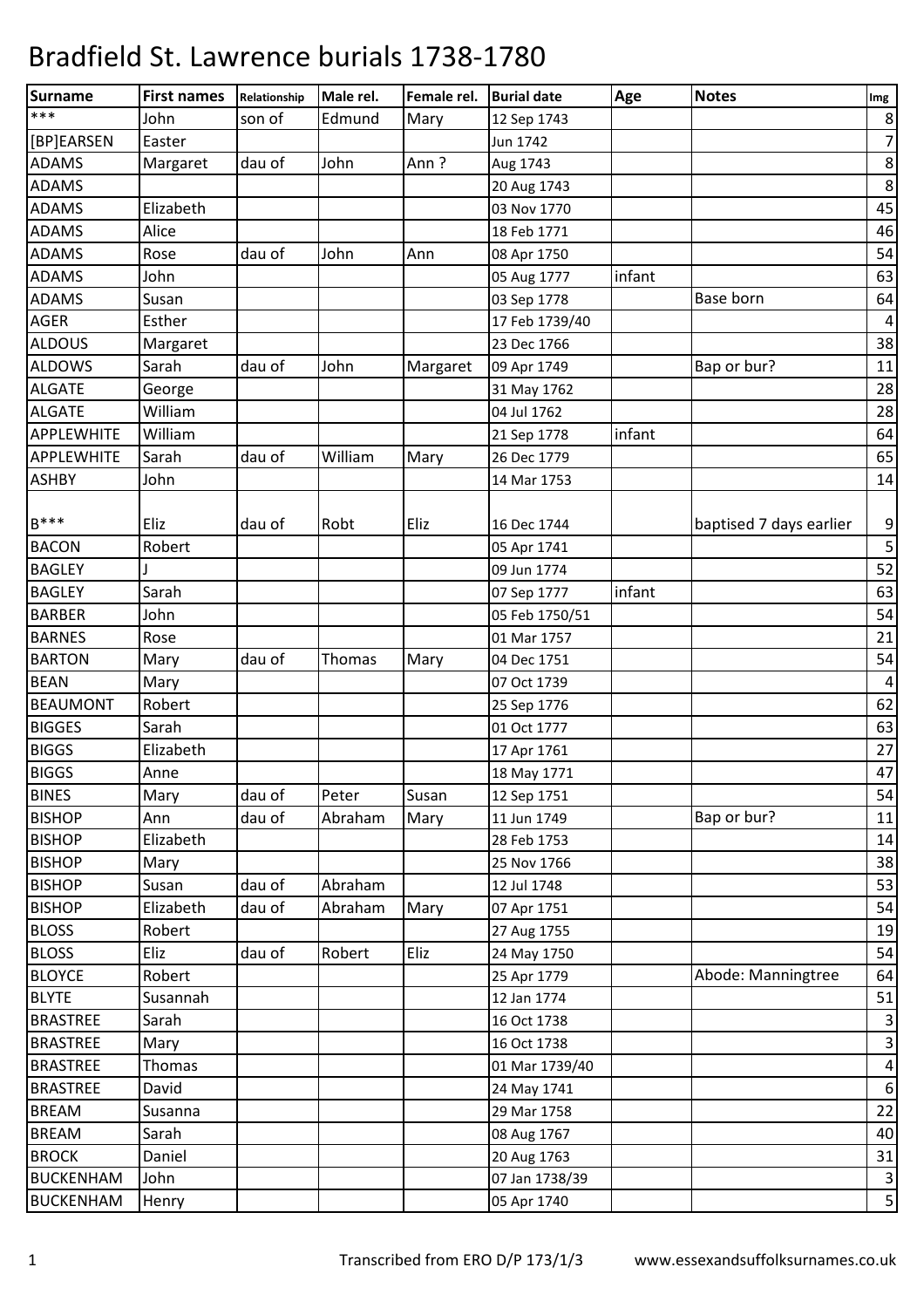| <b>Surname</b>    | <b>First names</b> | Relationship | Male rel. | Female rel. | <b>Burial date</b> | Age | <b>Notes</b>      | Img              |
|-------------------|--------------------|--------------|-----------|-------------|--------------------|-----|-------------------|------------------|
| <b>BUCKNAM</b>    | Margaret           |              |           |             | 24 Jan 1745/46     |     |                   | 10               |
| <b>BURCH</b>      | Anne               |              |           |             | 14 May 1778        |     | Abode: Harwich    | 64               |
| <b>BURGES</b>     | Sussana            |              |           |             | 17 Jun 1739        |     |                   | $\pmb{4}$        |
| <b>BURGESS</b>    | Willm              |              |           |             | 10 Sep 1744        |     |                   | $\boldsymbol{9}$ |
| <b>BUSSELS</b>    | Mary               |              |           |             | 12 May 1764        |     |                   | 33               |
| <b>BYE</b>        | George             |              |           |             | 07 Aug 1766        |     |                   | 37               |
| <b>CARRINGTON</b> | Sarah              |              |           |             | 16 Sep 1741        |     |                   | $\boldsymbol{6}$ |
| <b>CARRINGTON</b> | Susanna            | wife of      | Willm     |             | 06 Oct 1742        |     |                   | $\overline{7}$   |
| <b>CARRINGTON</b> | Mary               | wife of      | Abraham   |             | 20 Jan 1743/44     |     |                   | $\,8\,$          |
| <b>CARRINGTON</b> | Benj               |              |           |             | 24 Mar 1744/45     |     |                   | $\boldsymbol{9}$ |
| <b>CARRINGTON</b> | Richard            | son of       | Benj      | Mary        | 13 Jul 1745        |     |                   | $\boldsymbol{9}$ |
| <b>CARRINGTON</b> |                    |              |           |             | 24 Sep 1746        |     |                   | 10               |
| <b>CARRINGTON</b> | William            |              |           |             | 14 Jul 1753        |     |                   | 15               |
| <b>CARRINGTON</b> | Richard            |              |           |             | 22 Nov 1753        |     |                   | 16               |
| <b>CARRINGTON</b> | William            |              |           |             | 25 Jan 1757        |     |                   | 21               |
| <b>CARRINGTON</b> | Abraham            |              |           |             | 01 Apr 1758        |     |                   | 22               |
| <b>CARRINGTON</b> | Samuel             |              |           |             | 04 Dec 1761        |     |                   | 28               |
| <b>CARRINGTON</b> | Peggy              |              |           |             | 10 Sep 1762        |     |                   | 30               |
| <b>CARRINGTON</b> | Mary               |              |           |             | 12 Feb 1763        |     |                   | 31               |
| <b>CARRINGTON</b> | Samuel             |              |           |             | 22 Apr 1767        |     |                   | 39               |
| CARRINGTON        | Abraham            |              |           |             | 01 Aug 1767        |     |                   | 40               |
| <b>CARRINGTON</b> | Jacob              |              |           |             | 07 Feb 1769        |     |                   | 42               |
| <b>CARRINGTON</b> | Jacob              |              |           |             | 24 Aug 1770        |     |                   | 45               |
| <b>CARRINGTON</b> | James              |              |           |             | 19 Apr 1772        |     |                   | 48               |
| <b>CARRINGTON</b> | Samuel             |              |           |             | 26 Dec 1772        |     |                   | 49               |
| <b>CARRINGTON</b> | Samuel             |              |           |             | 29 Jan 1773        |     |                   | 49               |
| <b>CARRINGTON</b> | Mrs                | wife of      | Samuel    |             | 1747               |     | Torn              | 53               |
| <b>CARRINGTON</b> | Benjam             |              |           |             | 23 Nov 1750        |     |                   | 54               |
| <b>CARRINGTON</b> | Samuel             |              |           |             | 26 Dec 1775        |     | Junior            | 61               |
| <b>CARRINGTON</b> | Margaret           | wife of      | Saml      |             | 13 May 1778        |     |                   | 64               |
| <b>CARTER</b>     | Rose               | wife of      | Richard   |             | 25 May 1776        |     |                   | 62               |
| <b>CARTER</b>     | Richard            |              |           |             | 08 Mar 1777        |     |                   | 62               |
| <b>CHURCHILL</b>  | John               | son of       | Anne      |             | 11 Mar 1753        |     |                   | 14               |
| <b>CLARK</b>      | Thomas             |              |           |             | 19 Nov 1761        |     |                   | 28               |
| <b>CLARK</b>      | Susannah           |              |           |             | 22 Feb 1770        |     |                   | 44               |
| <b>CLEMENS</b>    | Edward             | son of       | Matt      |             | 19 Aug 1742        |     |                   | $\overline{7}$   |
| <b>CLEMENTS</b>   | Edward             |              |           |             | 23 Jan 1739/40     |     |                   | $\overline{4}$   |
| <b>CLEMENTS</b>   | Matthew            |              |           |             | 06 Aug 1755        |     |                   | 19               |
| <b>CLEMENTS</b>   | James              |              |           |             | 07 May 1767        |     | Esquire           | 39               |
| <b>CLEMENTS</b>   | James              |              |           |             | 01 Nov 1778        |     | Abode: Harwich    | 64               |
| <b>COEMAN</b>     | <b>Thomas</b>      |              |           |             | 07 Sep 1755        |     |                   | 19               |
| <b>COEMAN</b>     | Katharine          |              |           |             | 01 Apr 1763        |     |                   | 31               |
| <b>CONVIN</b>     | James              |              |           |             | 18 Jun 1744        |     |                   | $\boldsymbol{9}$ |
| <b>COPPIN</b>     | Mary               |              |           |             | 19 Mar 1759        |     |                   | 24               |
| <b>COPPIN</b>     | Francis            |              |           |             | 26 Sep 1759        |     | A base born child | 24               |
| <b>COPPIN</b>     | Elizabeth          |              |           |             | 09 Jun 1760        |     |                   | 26               |
| <b>COPPIN</b>     | Elizabeth          |              |           |             | 06 Jun 1761        |     |                   | 27               |
| <b>COPPIN</b>     | Anna               |              |           |             | 06 Jun 1761        |     |                   | 27               |
| <b>COPPIN</b>     | William            |              |           |             | 02 Jul 1762        |     |                   | 28               |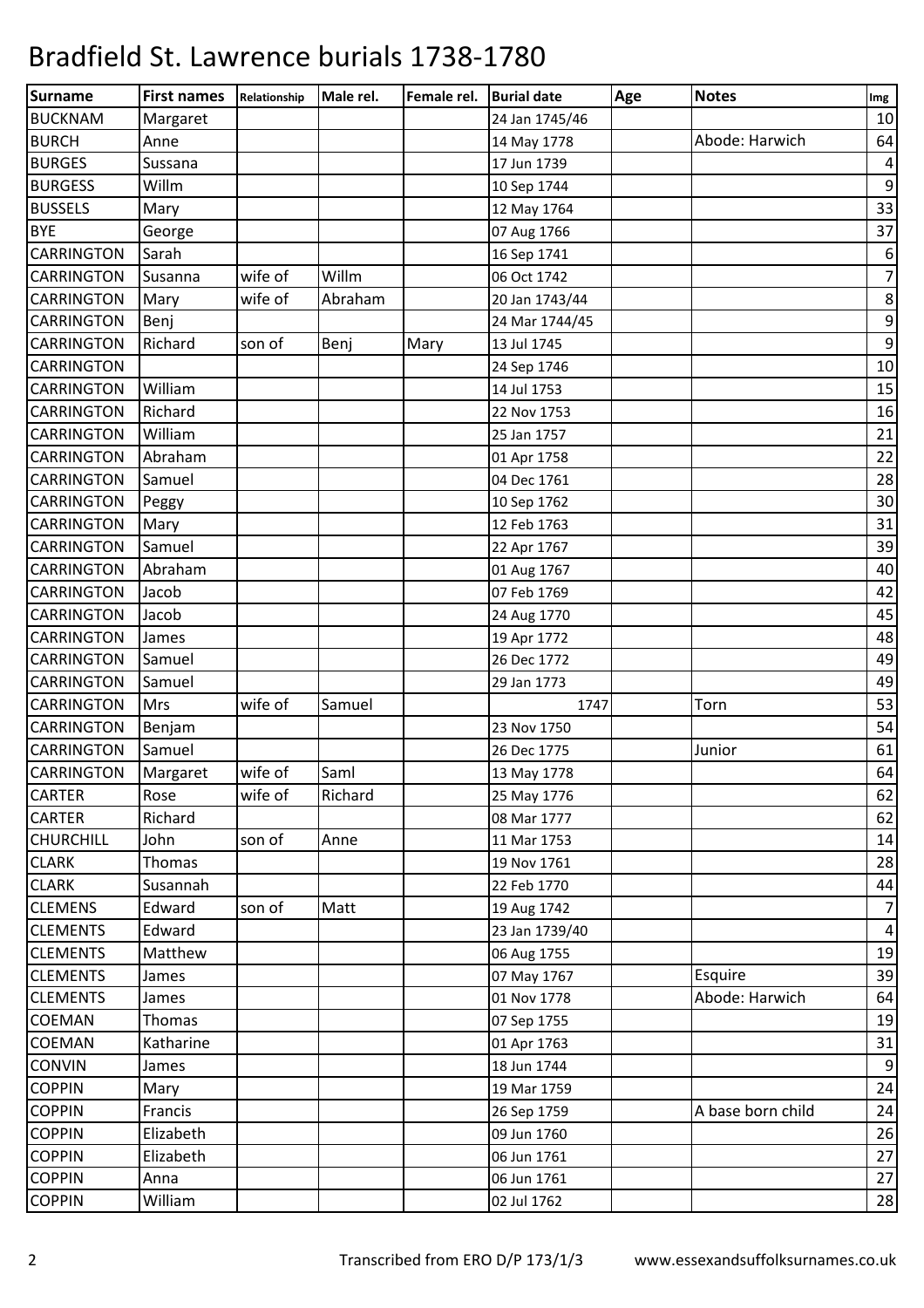| <b>Surname</b>    | <b>First names</b> | Relationship | Male rel. | Female rel. | <b>Burial date</b> | Age    | <b>Notes</b>          | Img              |
|-------------------|--------------------|--------------|-----------|-------------|--------------------|--------|-----------------------|------------------|
| <b>COPPIN</b>     | Mary               | wife of      | Willm     |             | 04 Nov 1751        |        |                       | 54               |
| <b>COPPIN</b>     | Willm              | son of       | Wm        | Mary        | 19 Nov 1751        |        |                       | 54               |
| <b>CORBYN</b>     | James              |              |           |             | 09 Jun 1762        |        |                       | 28               |
| <b>CORBYN</b>     | Mary               |              |           |             | 20 Mar 1763        |        |                       | 31               |
|                   | Charles            |              |           |             |                    |        |                       |                  |
| <b>CORBYNE</b>    | Heartwell          | son of       | Robert    | Mary        | 08 Nov 1748        |        |                       | 53               |
| <b>CORNEL</b>     | James              |              |           |             | 31 Aug 1762        |        |                       | 30               |
| <b>CORNEL</b>     | Susan              |              |           |             | 12 Feb 1763        |        |                       | 31               |
| <b>CORNEL</b>     | Mary               |              |           |             | 03 Jul 1767        |        |                       | 39               |
| <b>CORNWELL</b>   | Susanna            | wife of      | James     |             | 27 Jan 1745/46     |        |                       | 10               |
| <b>CORNWELL</b>   | James              | son of       | James     |             | 02 Mar 1745/46     |        |                       | 10               |
| <b>COUSINS</b>    | Mary               |              |           |             | 30 Jun 1771        |        |                       | 47               |
| <b>COUSINS</b>    | Edward             |              |           |             | 05 Jul 1771        |        |                       | 47               |
| <b>COVEL</b>      | William            |              |           |             | 24 May 1759        |        |                       | 24               |
| <b>CRAMPIN</b>    | Richard            |              |           |             | 19 Dec 1757        |        |                       | 22               |
| <b>CRAMPION</b>   | Ann                |              |           |             | 23 Feb 1778        |        | Abode: Little Bentley | 63               |
| <b>CULLINGTON</b> | Elizabeth          |              |           |             | 01 Mar 1760        |        |                       | 25               |
| <b>CULLINGTON</b> | Elizabeth          |              |           |             | 06 Jul 1780        |        |                       | 65               |
| <b>CUTTING</b>    | Mary               |              |           |             | 06 Jul 1739        |        |                       | $\overline{4}$   |
| <b>CUTTING</b>    | William            |              |           |             | 04 Jul 1741        |        |                       | $\boldsymbol{6}$ |
| <b>CUTTING</b>    | Mary               | dau of       | Nat       | Rose        | 07 Dec 1742        |        |                       | $\overline{7}$   |
| <b>CUTTING</b>    | Nathaniel          |              |           |             | 21 Jun 1753        |        |                       | 15               |
| <b>CUTTING</b>    | Sarah              |              |           |             | 25 Feb 1766        |        |                       | 36               |
| <b>CUTTING</b>    | William            |              |           |             | 25 Jun 1770        |        |                       | 44               |
| <b>CUTTING</b>    | <b>Bridget</b>     |              |           |             | 04 Nov 1770        |        |                       | 45               |
| <b>CUTTING</b>    | Sarah Rand         |              |           |             | 14 Feb 1774        |        |                       | 52               |
| <b>CUTTING</b>    | Rose               |              |           |             | 24 Jun 1775        |        | 67 Aged 67            | 53               |
| <b>CUTTING</b>    | William            | son of       | Will      | Sarah       | 02 Jul 1748        |        |                       | 53               |
| <b>CUTTING</b>    | Mary               | dau of       | William   | Sarah       | 17 Oct 1749        |        |                       | 54               |
| <b>CUTTING</b>    | Sarah              | dau of       | Nathaniel | Rose        | 26 May 1751        |        |                       | 54               |
| <b>CUTTING</b>    | William            |              |           |             | 07 May 1779        |        |                       | 64               |
| <b>CUTTING</b>    | Sarah              | dau of       | Natl      |             | 11 Jan 1780        | infant | Abode: Wix            | 65               |
| <b>CUTTON</b>     | Willm              | son of       | Nat       | Rose        | 06 Nov 1742        |        |                       | $\overline{7}$   |
| <b>CUTTON</b>     | Thomas             | son of       | Nathaniel | Rose        | 04 Jan 1747/48     |        |                       | 53               |
| <b>CUTTON</b>     | William            | son of       | William   | Sarah       | 06 Feb 1747/48     |        |                       | 53               |
| <b>DADIE</b>      | Rose               |              |           |             | 03 Jul 1768        |        |                       | 41               |
| <b>DADIE</b>      | William            |              |           |             | 10 Oct 1768        |        |                       | 41               |
| <b>DARDEY</b>     | John               |              |           |             | 30 Apr 1743        |        |                       | $\overline{7}$   |
| <b>DEMAID</b>     | Anne               |              |           |             | 04 Jul 1769        |        |                       | 43               |
| <b>DEMAID</b>     | Rebecka            |              |           |             | 27 Jul 1774        |        |                       | 52               |
| <b>DENNY</b>      | Ann?               | wife of      |           |             | 30 Oct 1743        |        |                       | $\,8\,$          |
| <b>DOUBLE</b>     | Mary               |              |           |             | 04 Jun 1762        |        |                       | 28               |
| <b>DOUBLE</b>     | William            |              |           |             | 09 Nov 1764        |        |                       | 33               |
| <b>DOUBLE</b>     | William            |              |           |             | 10 Aug 1777        |        |                       | 63               |
| <b>DOUBLE</b>     | William            |              |           |             | 10 May 1778        | infant | Abode: Little Bentley | 64               |
| <b>DRIVER</b>     | Anne               |              |           |             | 02 Dec 1757        |        |                       | 22               |
| <b>EDGAR</b>      | Susan              |              |           |             | 12 Oct 1757        |        |                       | 21               |
| <b>EDGER</b>      |                    |              |           |             | 10 Jul 1743        |        |                       | $\,8\,$          |
| <b>ELLIS</b>      | Rachel             | dau of       | John      | Rachel      | 20 Mar 1747/48     |        |                       | 53               |
|                   |                    |              |           |             |                    |        |                       |                  |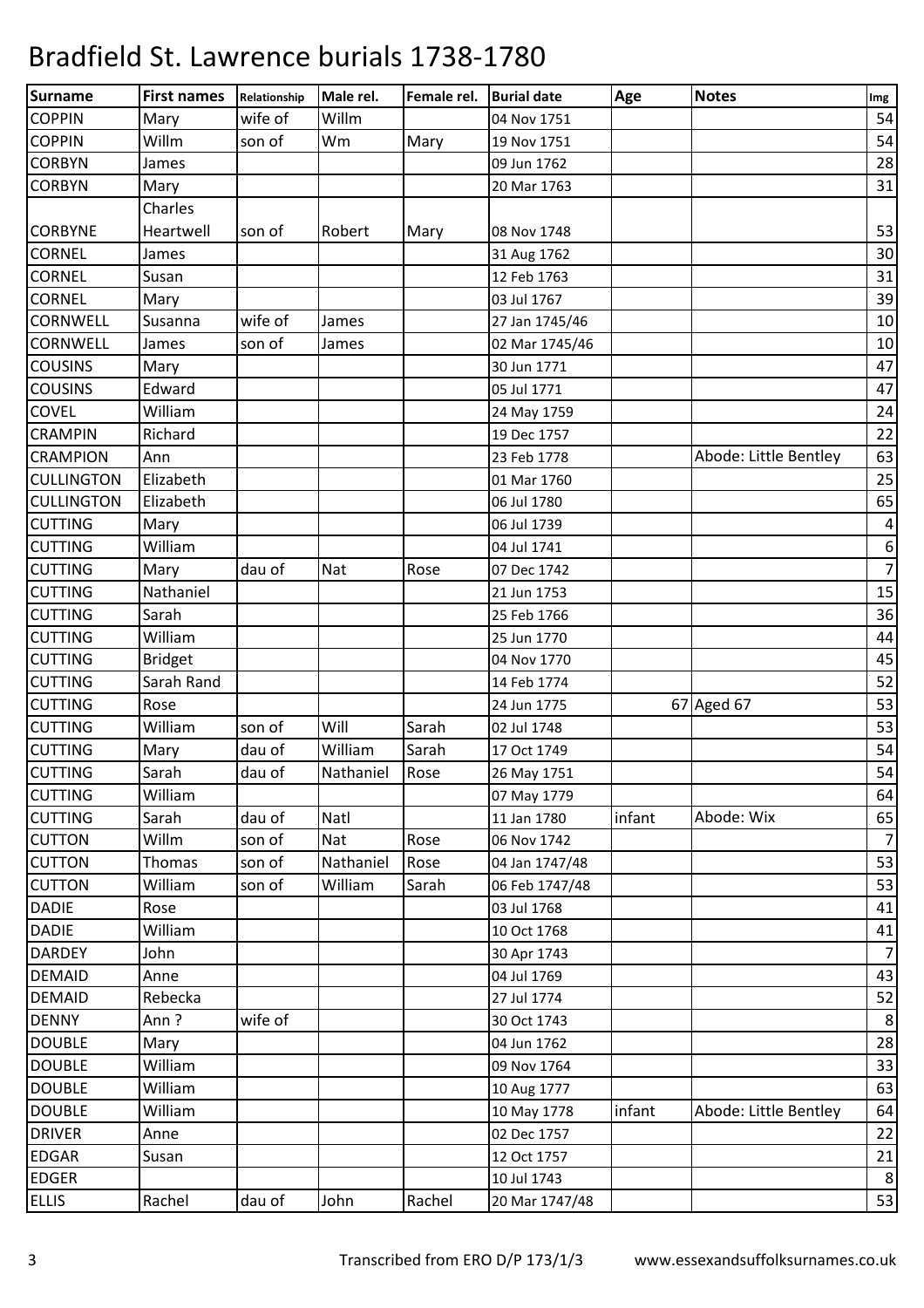| Surname           | <b>First names</b> | Relationship | Male rel. | Female rel. | <b>Burial date</b> | Age    | <b>Notes</b>         | Img              |
|-------------------|--------------------|--------------|-----------|-------------|--------------------|--------|----------------------|------------------|
| <b>EVERITT</b>    | William            |              |           |             | 08 Apr 1742        |        |                      | $\overline{7}$   |
| <b>FALL</b>       | Mary               |              |           |             | 26 Feb 1740/41     |        |                      | 5                |
| FALL ?            | John               | son of       | Daniel    | Lydia       | 23 Nov 1748        |        |                      | 53               |
| <b>FARRINGTON</b> | Mary               |              |           |             | 13 Feb 1759        |        |                      | 24               |
| FARRINGTON        | William            |              |           |             | 28 Feb 1764        |        |                      | 32               |
| <b>FARROW</b>     | Susannah           |              |           |             | 01 Feb 1774        |        |                      | 52               |
| <b>FARROW</b>     | Sarah              | dau of       | John      | Sarah       | 12 Mar 1775        |        |                      | 53               |
| <b>FARROW</b>     | Susan              | wife of      | John      |             | 22 Mar 1777        |        |                      | 62               |
| <b>FLOWER</b>     | Sarah              |              |           |             | 11 Sep 1746        |        |                      | 10               |
| <b>FOOTS</b>      | John               |              |           |             | 18 Oct 1780        |        |                      | 65               |
| <b>FORD</b>       | Frances            |              |           |             | 14 Mar 1739/40     |        |                      | $\sqrt{4}$       |
| FORD              | John               |              |           |             | 27 Nov 1751        |        |                      | 54               |
| <b>FOSGATE</b>    | Anne               |              |           |             | 07 Mar 1773        |        |                      | 50               |
| <b>FOX</b>        | Mary               |              |           |             | 18 Oct 1761        |        |                      | 28               |
| <b>FOX</b>        | Anne               |              |           |             | 30 Jun 1765        |        |                      | 35               |
| <b>FOX</b>        | Richard            |              |           |             | 26 Jul 1772        |        |                      | 49               |
| <b>FOX</b>        | William            |              |           |             | 06 May 1774        |        |                      | 52               |
| <b>FRANCIS</b>    | Willm              | son of       | John      | Mary        | 13 Dec 1743        |        |                      | $\,8\,$          |
| <b>FRANCIS</b>    | Hannah             | dau of       | Will      | Mary        | 02 Jan 1749/50     |        | Bap or bur?          | 11               |
| <b>FROSGATE</b>   | Mary               |              |           |             | 29 Mar 1767        |        |                      | 39               |
| <b>FROSGATE</b>   | Susan              |              |           |             | 12 Apr 1779        |        | Abode: Little Oakley | 64               |
| <b>FROST</b>      | Edward             |              |           |             | 24 Feb 1758        |        |                      | 22               |
| <b>FROST</b>      | John               |              |           |             | 18 Apr 1767        |        |                      | 39               |
| <b>GILBERT</b>    | Hannah             |              |           |             | 15 Feb 1739/40     |        |                      | $\sqrt{4}$       |
| <b>GILDERSLEY</b> | Edward             |              |           |             | 25 Jan 1768        |        |                      | 41               |
| <b>GILES</b>      | John               | son of       | John      | Rose        | 11 Dec 1743        |        |                      | $\,8\,$          |
| <b>GILES</b>      | John               |              |           |             | 30 Jun 1765        |        |                      | 35               |
| <b>GILES</b>      | John               | son of       | John      | Rose        | 21 Aug 1749        |        |                      | 54               |
| <b>GILES</b>      | Rose               |              |           |             | 29 May 1751        |        |                      | 54               |
| <b>GLANVILLE</b>  | Sarah              |              |           |             | 18 Apr 1764        |        |                      | 32               |
| <b>GOBY</b>       | John               | son of       | John      |             | 12 Dec 1779        | infant |                      | 65               |
| <b>GOIMAR</b>     | Joseph             |              |           |             | 19 Aug 1769        |        |                      | 43               |
| <b>GOIMAR</b>     | Susannah           |              |           |             | 29 Oct 1771        |        |                      | 48               |
| <b>GOIMER</b>     | Mary               |              |           |             | 20 Jun 1780        |        |                      | 65               |
| <b>GOSLIN</b>     | Mary               |              |           |             | 17 Nov 1771        |        |                      | 48               |
| <b>GOSS</b>       | Elizabeth          |              |           |             | 14 May 1741        |        |                      | $\boldsymbol{6}$ |
| GOSS              | Thomas             | son of       | Thomas    | Eliza       | 06 Jul 1742        |        |                      | $\overline{7}$   |
| <b>GOSS</b>       | Sarah              |              |           |             | 26 Jun 1753        |        |                      | 15               |
| GOSS              | Elizabeth          |              |           |             | 06 Nov 1754        |        |                      | 17               |
| GOSS              | <b>Thomas</b>      |              |           |             | 03 Sep 1767        |        |                      | 40               |
| GOSS              | Thos               |              |           |             | 31 Dec 1780        |        | Thatcher             | 66               |
| <b>GOWLET</b>     |                    |              |           |             | 02 Jun 1778        |        |                      | 64               |
| <b>GRIMSEY</b>    | Mary               |              |           |             | 21 Oct 1771        |        |                      | 47               |
| <b>GRIMWOOD</b>   | Joseph<br>Samuel   |              |           |             | 29 Jun 1743        |        |                      | $\,8\,$          |
|                   |                    |              |           |             |                    |        |                      |                  |
| <b>GYLES</b>      | Mary               |              |           |             | 01 Sep 1741        |        |                      | $\boldsymbol{6}$ |
| <b>HALLS</b>      | Isaac              |              |           |             | 11 Mar 1759        |        |                      | 24               |
| <b>HALSTEAD</b>   | Rose               |              |           |             | 07 Nov 1760        |        |                      | 26               |
| <b>HAMMOND</b>    | Richard            |              |           |             | 22 Oct 1762        |        |                      | $30\,$           |
| <b>HAMMOND</b>    | Thomas             |              |           |             | 28 Oct 1762        |        |                      | 30               |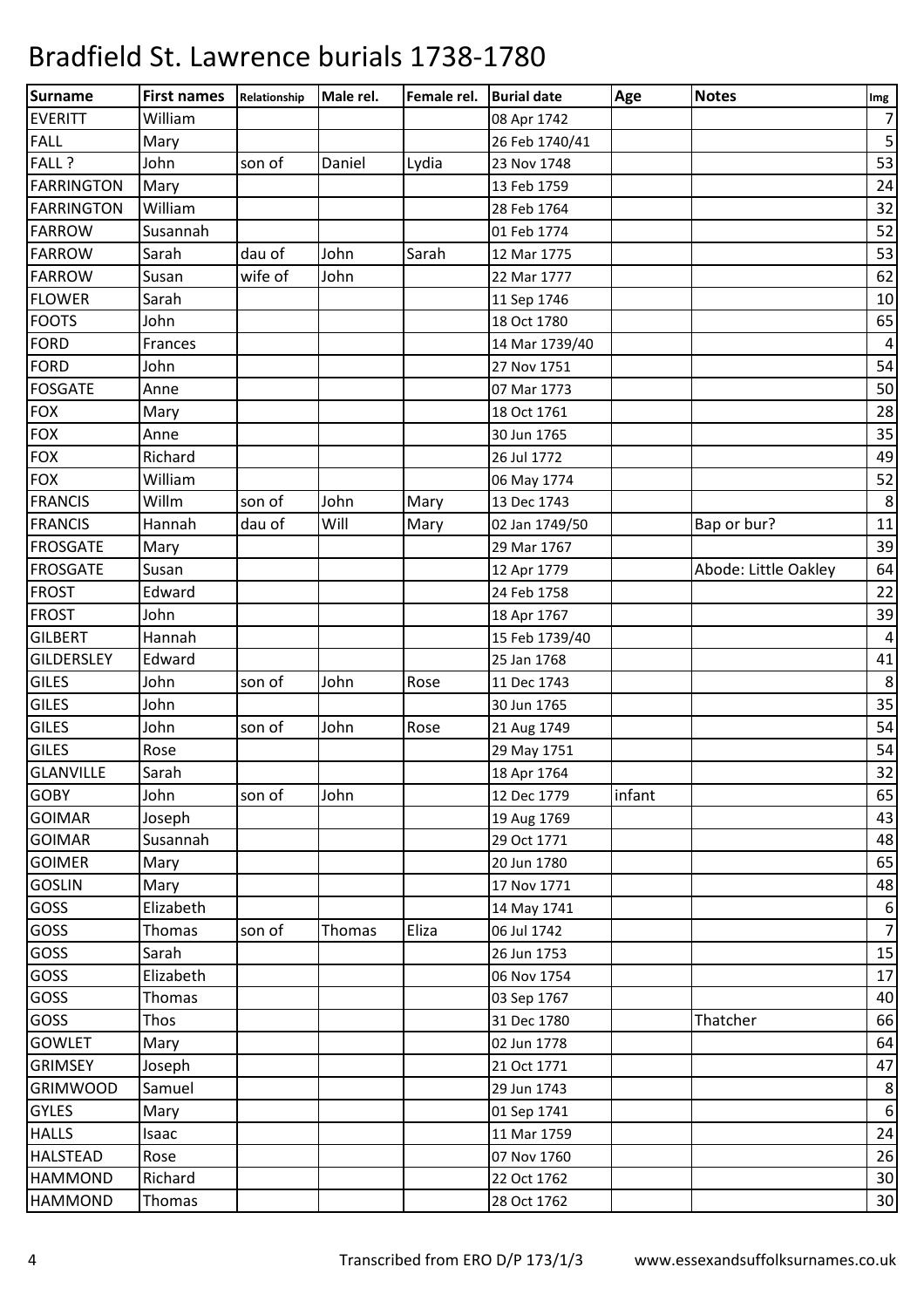| <b>Surname</b>   | <b>First names</b> | Relationship | Male rel. | Female rel. | <b>Burial date</b> | Age    | <b>Notes</b> | Img              |
|------------------|--------------------|--------------|-----------|-------------|--------------------|--------|--------------|------------------|
| <b>HAMMOND</b>   | William            |              |           |             | 18 Sep 1763        |        |              | 31               |
| <b>HAMMOND</b>   | Thomas             |              |           |             | 08 Jan 1769        |        |              | 42               |
| <b>HANIE</b>     | Ann                |              |           |             | 08 May 1746        |        |              | 10               |
| <b>HARDY</b>     | Robert             |              |           |             | 08 Aug 1767        |        |              | 40               |
| <b>HATCH</b>     | Michael            |              |           |             | 02 Nov 1752        |        |              | 13               |
| <b>HAWARD</b>    | Susanna            |              |           |             | 13 Sep 1743        |        |              | $\,8\,$          |
| <b>HAWARD</b>    | Mary               | dau of       | Isaac     | Mary        | 12 Oct 1748        |        | Bap or bur?  | 11               |
| <b>HAWES</b>     | Elizabeth          |              |           |             | 16 Apr 1753        |        |              | 14               |
| <b>HAWES</b>     | James              |              |           |             | 19 Feb 1754        |        |              | 16               |
| <b>HAWES</b>     | John               | son of       | James     | Eliz        | 01 Jul 1751        |        |              | 54               |
| <b>HAWS</b>      | James              |              |           |             | 24 Oct 1742        |        |              | $\overline{7}$   |
| <b>HAWSE</b>     | Elizabeth          | dau of       | James     | Eliz        | 23 Apr 1749        |        | Bap or bur?  | 11               |
| <b>HEAD</b>      | Sarah              |              |           |             | 23 Feb 1757        |        |              | 21               |
| <b>HIND</b>      | Mary               |              |           |             | 04 Mar 1771        |        | Twin         | 46               |
| <b>HIND</b>      | Elizabeth          |              |           |             | 04 Mar 1771        |        | Twin         | 46               |
| <b>HIND</b>      | Michael            |              |           |             | 14 Jan 1773        |        |              | 49               |
| <b>HINDE</b>     | Michael            |              |           |             | 25 Nov 1775        | infant |              | 61               |
| <b>HINDE</b>     | Michael            |              |           |             | 24 Oct 1776        |        |              | 62               |
| <b>HITCHCOCK</b> | Anne               |              |           |             | 30 Apr 1762        |        |              | 28               |
| <b>HITCHCOCK</b> | Abraham            |              |           |             | 08 Jul 1766        |        |              | 37               |
| <b>HITCHCOCK</b> | Anne               |              |           |             | 25 Aug 1771        |        |              | 47               |
| <b>HOWARD</b>    | Mary               |              |           |             | 03 Aug 1746        |        |              | 10               |
| <b>HOWARD</b>    | Elizabeth          |              |           |             | 12 Sep 1764        |        |              | 33               |
| <b>HOWARD</b>    | Elizabeth          |              |           |             | 07 Oct 1767        |        |              | 40               |
| <b>HOWARD</b>    | John               |              |           |             | 14 Oct 1770        |        |              | 45               |
| <b>HOWARD</b>    | Mary               |              |           |             | 03 Nov 1772        |        |              | 49               |
| <b>HOWARD</b>    | John               | son of       | John      | Margaret    | 23 May 1749        |        |              | 54               |
| <b>HOWARD</b>    | Isaac              |              |           |             | 17 Jan 1749/50     |        |              | 54               |
| <b>HOWARD</b>    | Mary               | dau of       | Isaac     | Mary        | 06 May 1751        |        |              | 54               |
| <b>HOWARD</b>    | George             |              |           |             | 23 Nov 1778        | infant |              | 64               |
| <b>HOWARD</b>    | Isaac              |              |           |             | 02 May 1780        |        | Labourer     | 65               |
| <b>HOWGEGO</b>   | Elizabeth          |              |           |             | 01 Apr 1757        |        |              | 21               |
| <b>HOWS</b>      | Abigail            |              |           |             | 25 Dec 1741        |        |              | $\boldsymbol{6}$ |
| <b>HOWS</b>      | Elizabeth          |              |           |             | 05 Jan 1741/42     |        |              | $\,6\,$          |
| <b>HUDSON</b>    | Mary               |              |           |             | 03 Aug 1757        |        |              | 21               |
| <b>HUDSON</b>    | Susanna            |              |           |             | 09 Dec 1757        |        |              | 22               |
| <b>HUNNABLE</b>  | James              |              |           |             | 25 Aug 1765        |        |              | 35               |
| <b>HUNNABLE</b>  | Robert             |              |           |             | 28 Jan 1772        |        |              | 48               |
| <b>HURLOCK</b>   | John               |              |           |             | 15 Nov 1766        |        |              | 37               |
| <b>HURRIL</b>    | John               |              |           |             | 28 Jan 1767        |        |              | 38               |
| <b>HUSLOCK</b>   | Eliz               |              |           |             | 19 Apr 1746        |        |              | $10\,$           |
| <b>JESSUP</b>    | John               | son of       | Richard   | Mary        | 09 Feb 1747/48     |        |              | 53               |
| <b>JOHNSON</b>   | Samuel             |              |           |             | 21 Aug 1771        |        |              | 47               |
| <b>KEEBLE</b>    | William            |              |           |             | 17 Jan 1739/40     |        |              | $\overline{4}$   |
| <b>KEEBLE</b>    | William            |              |           |             | 22 Mar 1767        |        |              | 39               |
| <b>KEY</b>       | Elizabeth          |              |           |             | 08 Apr 1770        |        |              | 44               |
| <b>KING</b>      | Alice              |              |           |             | 17 Dec 1738        |        |              | $\mathbf{3}$     |
| <b>KING</b>      | Elizabeth          |              |           |             | 22 Jun 1753        |        |              | 15               |
| <b>KING</b>      | Samuel             |              |           |             | 22 Dec 1762        |        |              | 30               |
|                  |                    |              |           |             |                    |        |              |                  |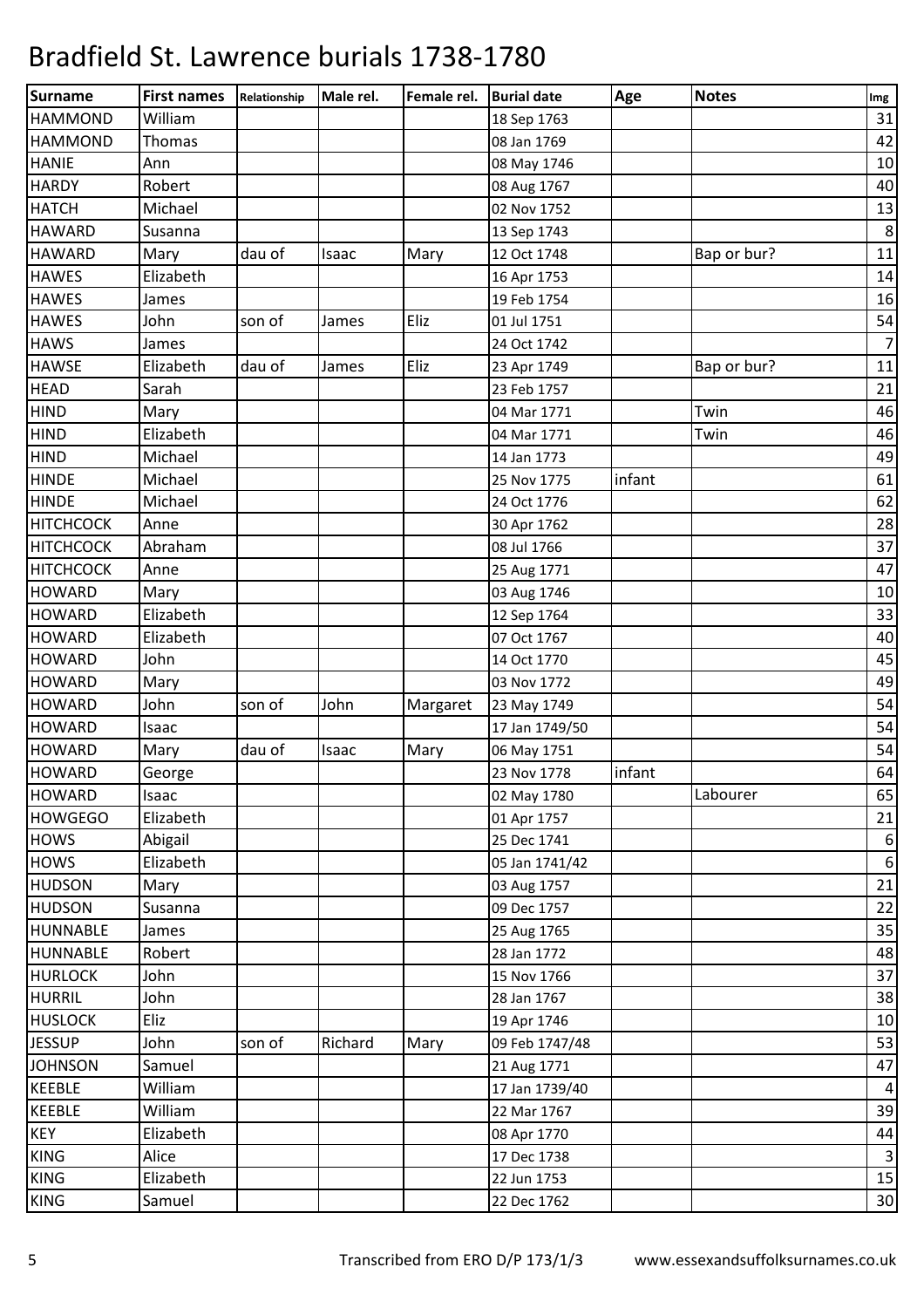| Sarah<br>31<br>24 Feb 1763<br>32<br>Mary<br>23 Sep 1763<br>32<br>Josiah<br>19 Jan 1764<br>37<br>Sarah<br>07 Sep 1766<br>37<br>Mary<br>19 Sep 1766<br>38<br>Hannah<br>18 Dec 1766<br>39<br>Joseph<br>18 May 1767<br>40<br>Elizabeth<br>05 Jan 1768<br>Elizabeth<br>42<br>30 Oct 1768<br>46<br>Elizabeth<br>13 Mar 1771<br>46<br>Thomas<br>25 Apr 1771<br>53<br>John<br>04 Sep 1775<br>53<br>wife of<br>Thos<br>Torn<br>Hannah<br>1747<br>53<br>dau of<br>William<br>Sarah<br>Hannah<br>01 Mar 1747/48<br>54<br>Elizabeth<br>dau of<br>Willm<br>Sarah<br>22 Oct 1751<br>54<br>William<br>Sarah<br>son of<br>Wm<br>07 Nov 1751<br>John<br>64<br>01 Apr 1779<br>infant<br>65<br>Susan<br>07 Mar 1780<br>infant<br>66<br>dau of<br>Lucretia<br>Thomas<br>04 Nov 1780<br>47<br>Joseph<br>11 Oct 1771<br>52<br>Anne<br>03 Apr 1774<br>John<br>42<br>25 Jan 1769<br>Elizabeth<br>infant<br>61<br>16 Feb 1776<br>$\sqrt{4}$<br>Mary<br>12 Mar 1739/40<br>30<br>20 Aug 1762<br>Margaret<br>32<br>Zechariah<br>10 Mar 1764<br>64<br>infant<br>Susan<br>09 Jan 1779<br>16<br>William<br>15 Jul 1754<br>36<br>28 Feb 1766<br>Mary<br>14<br>Mary<br>27 Jan 1753<br>infant<br>63<br>Thomas<br>10 Jul 1777<br><b>LILLY</b><br>63<br>Thomas<br>21 Dec 1777<br>son of<br>John<br>Rachel<br>Bap or bur?<br>Samuel<br>11<br>18 Mar 1749/50<br>John<br>27<br>24 Feb 1761<br>infant<br>Paul<br>65<br>28 Oct 1780<br>66<br><b>LITTLE</b><br>son of<br>Paul<br>infant<br>Father is a shoemaker<br>John<br>12 Nov 1780<br>13<br>Ann<br>03 Nov 1752<br>16<br>Mary<br>07 May 1754<br>64<br>10 Apr 1779<br>Ann<br><b>LOWNDS</b><br>Mary<br>11<br>Joseph<br>son of<br>John<br>12 Aug 1747<br>dau of<br><b>LOWNDS</b><br>Sarah<br>John<br>Mary<br>08 Oct 1749<br>Bap or bur?<br>11<br>39<br><b>LUNGLEY</b><br>Samuel<br>29 Apr 1767<br><b>LUNGLEY</b><br>22 Jul 1770<br>44<br>Mary<br>$\,8\,$<br>dau of<br><b>MARTIN</b><br>Heven<br>George<br>12 Sep 1743<br>Mary<br>53<br>wife of<br>Susan<br>George<br>15 Jan 1747/48<br>53<br>16 Dec 1748<br>James<br>Widower<br>61<br>04 Apr 1776<br>George<br><b>MEE</b><br>Joseph<br>16 Feb 1739/40<br>$\overline{4}$ | <b>Surname</b>  | <b>First names</b> | Relationship | Male rel. | Female rel. | <b>Burial date</b> | Age | <b>Notes</b> | Img |
|--------------------------------------------------------------------------------------------------------------------------------------------------------------------------------------------------------------------------------------------------------------------------------------------------------------------------------------------------------------------------------------------------------------------------------------------------------------------------------------------------------------------------------------------------------------------------------------------------------------------------------------------------------------------------------------------------------------------------------------------------------------------------------------------------------------------------------------------------------------------------------------------------------------------------------------------------------------------------------------------------------------------------------------------------------------------------------------------------------------------------------------------------------------------------------------------------------------------------------------------------------------------------------------------------------------------------------------------------------------------------------------------------------------------------------------------------------------------------------------------------------------------------------------------------------------------------------------------------------------------------------------------------------------------------------------------------------------------------------------------------------------------------------------------------------------------------------------------------------------------------------------------------------------------------------------------------------------------------------------------------------------------------------------------------------------------------------------------------------------------------------|-----------------|--------------------|--------------|-----------|-------------|--------------------|-----|--------------|-----|
|                                                                                                                                                                                                                                                                                                                                                                                                                                                                                                                                                                                                                                                                                                                                                                                                                                                                                                                                                                                                                                                                                                                                                                                                                                                                                                                                                                                                                                                                                                                                                                                                                                                                                                                                                                                                                                                                                                                                                                                                                                                                                                                                | <b>KING</b>     |                    |              |           |             |                    |     |              |     |
|                                                                                                                                                                                                                                                                                                                                                                                                                                                                                                                                                                                                                                                                                                                                                                                                                                                                                                                                                                                                                                                                                                                                                                                                                                                                                                                                                                                                                                                                                                                                                                                                                                                                                                                                                                                                                                                                                                                                                                                                                                                                                                                                | <b>KING</b>     |                    |              |           |             |                    |     |              |     |
|                                                                                                                                                                                                                                                                                                                                                                                                                                                                                                                                                                                                                                                                                                                                                                                                                                                                                                                                                                                                                                                                                                                                                                                                                                                                                                                                                                                                                                                                                                                                                                                                                                                                                                                                                                                                                                                                                                                                                                                                                                                                                                                                | <b>KING</b>     |                    |              |           |             |                    |     |              |     |
|                                                                                                                                                                                                                                                                                                                                                                                                                                                                                                                                                                                                                                                                                                                                                                                                                                                                                                                                                                                                                                                                                                                                                                                                                                                                                                                                                                                                                                                                                                                                                                                                                                                                                                                                                                                                                                                                                                                                                                                                                                                                                                                                | <b>KING</b>     |                    |              |           |             |                    |     |              |     |
|                                                                                                                                                                                                                                                                                                                                                                                                                                                                                                                                                                                                                                                                                                                                                                                                                                                                                                                                                                                                                                                                                                                                                                                                                                                                                                                                                                                                                                                                                                                                                                                                                                                                                                                                                                                                                                                                                                                                                                                                                                                                                                                                | <b>KING</b>     |                    |              |           |             |                    |     |              |     |
|                                                                                                                                                                                                                                                                                                                                                                                                                                                                                                                                                                                                                                                                                                                                                                                                                                                                                                                                                                                                                                                                                                                                                                                                                                                                                                                                                                                                                                                                                                                                                                                                                                                                                                                                                                                                                                                                                                                                                                                                                                                                                                                                | <b>KING</b>     |                    |              |           |             |                    |     |              |     |
|                                                                                                                                                                                                                                                                                                                                                                                                                                                                                                                                                                                                                                                                                                                                                                                                                                                                                                                                                                                                                                                                                                                                                                                                                                                                                                                                                                                                                                                                                                                                                                                                                                                                                                                                                                                                                                                                                                                                                                                                                                                                                                                                | <b>KING</b>     |                    |              |           |             |                    |     |              |     |
|                                                                                                                                                                                                                                                                                                                                                                                                                                                                                                                                                                                                                                                                                                                                                                                                                                                                                                                                                                                                                                                                                                                                                                                                                                                                                                                                                                                                                                                                                                                                                                                                                                                                                                                                                                                                                                                                                                                                                                                                                                                                                                                                | <b>KING</b>     |                    |              |           |             |                    |     |              |     |
|                                                                                                                                                                                                                                                                                                                                                                                                                                                                                                                                                                                                                                                                                                                                                                                                                                                                                                                                                                                                                                                                                                                                                                                                                                                                                                                                                                                                                                                                                                                                                                                                                                                                                                                                                                                                                                                                                                                                                                                                                                                                                                                                | <b>KING</b>     |                    |              |           |             |                    |     |              |     |
|                                                                                                                                                                                                                                                                                                                                                                                                                                                                                                                                                                                                                                                                                                                                                                                                                                                                                                                                                                                                                                                                                                                                                                                                                                                                                                                                                                                                                                                                                                                                                                                                                                                                                                                                                                                                                                                                                                                                                                                                                                                                                                                                | <b>KING</b>     |                    |              |           |             |                    |     |              |     |
|                                                                                                                                                                                                                                                                                                                                                                                                                                                                                                                                                                                                                                                                                                                                                                                                                                                                                                                                                                                                                                                                                                                                                                                                                                                                                                                                                                                                                                                                                                                                                                                                                                                                                                                                                                                                                                                                                                                                                                                                                                                                                                                                | <b>KING</b>     |                    |              |           |             |                    |     |              |     |
|                                                                                                                                                                                                                                                                                                                                                                                                                                                                                                                                                                                                                                                                                                                                                                                                                                                                                                                                                                                                                                                                                                                                                                                                                                                                                                                                                                                                                                                                                                                                                                                                                                                                                                                                                                                                                                                                                                                                                                                                                                                                                                                                | <b>KING</b>     |                    |              |           |             |                    |     |              |     |
|                                                                                                                                                                                                                                                                                                                                                                                                                                                                                                                                                                                                                                                                                                                                                                                                                                                                                                                                                                                                                                                                                                                                                                                                                                                                                                                                                                                                                                                                                                                                                                                                                                                                                                                                                                                                                                                                                                                                                                                                                                                                                                                                | <b>KING</b>     |                    |              |           |             |                    |     |              |     |
|                                                                                                                                                                                                                                                                                                                                                                                                                                                                                                                                                                                                                                                                                                                                                                                                                                                                                                                                                                                                                                                                                                                                                                                                                                                                                                                                                                                                                                                                                                                                                                                                                                                                                                                                                                                                                                                                                                                                                                                                                                                                                                                                | <b>KING</b>     |                    |              |           |             |                    |     |              |     |
|                                                                                                                                                                                                                                                                                                                                                                                                                                                                                                                                                                                                                                                                                                                                                                                                                                                                                                                                                                                                                                                                                                                                                                                                                                                                                                                                                                                                                                                                                                                                                                                                                                                                                                                                                                                                                                                                                                                                                                                                                                                                                                                                | <b>KING</b>     |                    |              |           |             |                    |     |              |     |
|                                                                                                                                                                                                                                                                                                                                                                                                                                                                                                                                                                                                                                                                                                                                                                                                                                                                                                                                                                                                                                                                                                                                                                                                                                                                                                                                                                                                                                                                                                                                                                                                                                                                                                                                                                                                                                                                                                                                                                                                                                                                                                                                | <b>KING</b>     |                    |              |           |             |                    |     |              |     |
|                                                                                                                                                                                                                                                                                                                                                                                                                                                                                                                                                                                                                                                                                                                                                                                                                                                                                                                                                                                                                                                                                                                                                                                                                                                                                                                                                                                                                                                                                                                                                                                                                                                                                                                                                                                                                                                                                                                                                                                                                                                                                                                                | <b>KING</b>     |                    |              |           |             |                    |     |              |     |
|                                                                                                                                                                                                                                                                                                                                                                                                                                                                                                                                                                                                                                                                                                                                                                                                                                                                                                                                                                                                                                                                                                                                                                                                                                                                                                                                                                                                                                                                                                                                                                                                                                                                                                                                                                                                                                                                                                                                                                                                                                                                                                                                | <b>KING</b>     |                    |              |           |             |                    |     |              |     |
|                                                                                                                                                                                                                                                                                                                                                                                                                                                                                                                                                                                                                                                                                                                                                                                                                                                                                                                                                                                                                                                                                                                                                                                                                                                                                                                                                                                                                                                                                                                                                                                                                                                                                                                                                                                                                                                                                                                                                                                                                                                                                                                                | <b>KING</b>     |                    |              |           |             |                    |     |              |     |
|                                                                                                                                                                                                                                                                                                                                                                                                                                                                                                                                                                                                                                                                                                                                                                                                                                                                                                                                                                                                                                                                                                                                                                                                                                                                                                                                                                                                                                                                                                                                                                                                                                                                                                                                                                                                                                                                                                                                                                                                                                                                                                                                | <b>KNOWLIN</b>  |                    |              |           |             |                    |     |              |     |
|                                                                                                                                                                                                                                                                                                                                                                                                                                                                                                                                                                                                                                                                                                                                                                                                                                                                                                                                                                                                                                                                                                                                                                                                                                                                                                                                                                                                                                                                                                                                                                                                                                                                                                                                                                                                                                                                                                                                                                                                                                                                                                                                | LAIT            |                    |              |           |             |                    |     |              |     |
|                                                                                                                                                                                                                                                                                                                                                                                                                                                                                                                                                                                                                                                                                                                                                                                                                                                                                                                                                                                                                                                                                                                                                                                                                                                                                                                                                                                                                                                                                                                                                                                                                                                                                                                                                                                                                                                                                                                                                                                                                                                                                                                                | <b>LAND</b>     |                    |              |           |             |                    |     |              |     |
|                                                                                                                                                                                                                                                                                                                                                                                                                                                                                                                                                                                                                                                                                                                                                                                                                                                                                                                                                                                                                                                                                                                                                                                                                                                                                                                                                                                                                                                                                                                                                                                                                                                                                                                                                                                                                                                                                                                                                                                                                                                                                                                                | <b>LANGLEY</b>  |                    |              |           |             |                    |     |              |     |
|                                                                                                                                                                                                                                                                                                                                                                                                                                                                                                                                                                                                                                                                                                                                                                                                                                                                                                                                                                                                                                                                                                                                                                                                                                                                                                                                                                                                                                                                                                                                                                                                                                                                                                                                                                                                                                                                                                                                                                                                                                                                                                                                | LARGE           |                    |              |           |             |                    |     |              |     |
|                                                                                                                                                                                                                                                                                                                                                                                                                                                                                                                                                                                                                                                                                                                                                                                                                                                                                                                                                                                                                                                                                                                                                                                                                                                                                                                                                                                                                                                                                                                                                                                                                                                                                                                                                                                                                                                                                                                                                                                                                                                                                                                                | LARGE           |                    |              |           |             |                    |     |              |     |
|                                                                                                                                                                                                                                                                                                                                                                                                                                                                                                                                                                                                                                                                                                                                                                                                                                                                                                                                                                                                                                                                                                                                                                                                                                                                                                                                                                                                                                                                                                                                                                                                                                                                                                                                                                                                                                                                                                                                                                                                                                                                                                                                | LARGE           |                    |              |           |             |                    |     |              |     |
|                                                                                                                                                                                                                                                                                                                                                                                                                                                                                                                                                                                                                                                                                                                                                                                                                                                                                                                                                                                                                                                                                                                                                                                                                                                                                                                                                                                                                                                                                                                                                                                                                                                                                                                                                                                                                                                                                                                                                                                                                                                                                                                                | LE FEVRE        |                    |              |           |             |                    |     |              |     |
|                                                                                                                                                                                                                                                                                                                                                                                                                                                                                                                                                                                                                                                                                                                                                                                                                                                                                                                                                                                                                                                                                                                                                                                                                                                                                                                                                                                                                                                                                                                                                                                                                                                                                                                                                                                                                                                                                                                                                                                                                                                                                                                                | <b>LEFEVRE</b>  |                    |              |           |             |                    |     |              |     |
|                                                                                                                                                                                                                                                                                                                                                                                                                                                                                                                                                                                                                                                                                                                                                                                                                                                                                                                                                                                                                                                                                                                                                                                                                                                                                                                                                                                                                                                                                                                                                                                                                                                                                                                                                                                                                                                                                                                                                                                                                                                                                                                                | <b>LEFEVRE</b>  |                    |              |           |             |                    |     |              |     |
|                                                                                                                                                                                                                                                                                                                                                                                                                                                                                                                                                                                                                                                                                                                                                                                                                                                                                                                                                                                                                                                                                                                                                                                                                                                                                                                                                                                                                                                                                                                                                                                                                                                                                                                                                                                                                                                                                                                                                                                                                                                                                                                                | LEVIS           |                    |              |           |             |                    |     |              |     |
|                                                                                                                                                                                                                                                                                                                                                                                                                                                                                                                                                                                                                                                                                                                                                                                                                                                                                                                                                                                                                                                                                                                                                                                                                                                                                                                                                                                                                                                                                                                                                                                                                                                                                                                                                                                                                                                                                                                                                                                                                                                                                                                                | LILLY           |                    |              |           |             |                    |     |              |     |
|                                                                                                                                                                                                                                                                                                                                                                                                                                                                                                                                                                                                                                                                                                                                                                                                                                                                                                                                                                                                                                                                                                                                                                                                                                                                                                                                                                                                                                                                                                                                                                                                                                                                                                                                                                                                                                                                                                                                                                                                                                                                                                                                |                 |                    |              |           |             |                    |     |              |     |
|                                                                                                                                                                                                                                                                                                                                                                                                                                                                                                                                                                                                                                                                                                                                                                                                                                                                                                                                                                                                                                                                                                                                                                                                                                                                                                                                                                                                                                                                                                                                                                                                                                                                                                                                                                                                                                                                                                                                                                                                                                                                                                                                | <b>LINGWOOD</b> |                    |              |           |             |                    |     |              |     |
|                                                                                                                                                                                                                                                                                                                                                                                                                                                                                                                                                                                                                                                                                                                                                                                                                                                                                                                                                                                                                                                                                                                                                                                                                                                                                                                                                                                                                                                                                                                                                                                                                                                                                                                                                                                                                                                                                                                                                                                                                                                                                                                                | <b>LINGWOOD</b> |                    |              |           |             |                    |     |              |     |
|                                                                                                                                                                                                                                                                                                                                                                                                                                                                                                                                                                                                                                                                                                                                                                                                                                                                                                                                                                                                                                                                                                                                                                                                                                                                                                                                                                                                                                                                                                                                                                                                                                                                                                                                                                                                                                                                                                                                                                                                                                                                                                                                | <b>LITTLE</b>   |                    |              |           |             |                    |     |              |     |
|                                                                                                                                                                                                                                                                                                                                                                                                                                                                                                                                                                                                                                                                                                                                                                                                                                                                                                                                                                                                                                                                                                                                                                                                                                                                                                                                                                                                                                                                                                                                                                                                                                                                                                                                                                                                                                                                                                                                                                                                                                                                                                                                |                 |                    |              |           |             |                    |     |              |     |
|                                                                                                                                                                                                                                                                                                                                                                                                                                                                                                                                                                                                                                                                                                                                                                                                                                                                                                                                                                                                                                                                                                                                                                                                                                                                                                                                                                                                                                                                                                                                                                                                                                                                                                                                                                                                                                                                                                                                                                                                                                                                                                                                | <b>LOUNDES</b>  |                    |              |           |             |                    |     |              |     |
|                                                                                                                                                                                                                                                                                                                                                                                                                                                                                                                                                                                                                                                                                                                                                                                                                                                                                                                                                                                                                                                                                                                                                                                                                                                                                                                                                                                                                                                                                                                                                                                                                                                                                                                                                                                                                                                                                                                                                                                                                                                                                                                                | <b>LOWNDES</b>  |                    |              |           |             |                    |     |              |     |
|                                                                                                                                                                                                                                                                                                                                                                                                                                                                                                                                                                                                                                                                                                                                                                                                                                                                                                                                                                                                                                                                                                                                                                                                                                                                                                                                                                                                                                                                                                                                                                                                                                                                                                                                                                                                                                                                                                                                                                                                                                                                                                                                | <b>LOWNDES</b>  |                    |              |           |             |                    |     |              |     |
|                                                                                                                                                                                                                                                                                                                                                                                                                                                                                                                                                                                                                                                                                                                                                                                                                                                                                                                                                                                                                                                                                                                                                                                                                                                                                                                                                                                                                                                                                                                                                                                                                                                                                                                                                                                                                                                                                                                                                                                                                                                                                                                                |                 |                    |              |           |             |                    |     |              |     |
|                                                                                                                                                                                                                                                                                                                                                                                                                                                                                                                                                                                                                                                                                                                                                                                                                                                                                                                                                                                                                                                                                                                                                                                                                                                                                                                                                                                                                                                                                                                                                                                                                                                                                                                                                                                                                                                                                                                                                                                                                                                                                                                                |                 |                    |              |           |             |                    |     |              |     |
|                                                                                                                                                                                                                                                                                                                                                                                                                                                                                                                                                                                                                                                                                                                                                                                                                                                                                                                                                                                                                                                                                                                                                                                                                                                                                                                                                                                                                                                                                                                                                                                                                                                                                                                                                                                                                                                                                                                                                                                                                                                                                                                                |                 |                    |              |           |             |                    |     |              |     |
|                                                                                                                                                                                                                                                                                                                                                                                                                                                                                                                                                                                                                                                                                                                                                                                                                                                                                                                                                                                                                                                                                                                                                                                                                                                                                                                                                                                                                                                                                                                                                                                                                                                                                                                                                                                                                                                                                                                                                                                                                                                                                                                                |                 |                    |              |           |             |                    |     |              |     |
|                                                                                                                                                                                                                                                                                                                                                                                                                                                                                                                                                                                                                                                                                                                                                                                                                                                                                                                                                                                                                                                                                                                                                                                                                                                                                                                                                                                                                                                                                                                                                                                                                                                                                                                                                                                                                                                                                                                                                                                                                                                                                                                                |                 |                    |              |           |             |                    |     |              |     |
|                                                                                                                                                                                                                                                                                                                                                                                                                                                                                                                                                                                                                                                                                                                                                                                                                                                                                                                                                                                                                                                                                                                                                                                                                                                                                                                                                                                                                                                                                                                                                                                                                                                                                                                                                                                                                                                                                                                                                                                                                                                                                                                                | <b>MARTIN</b>   |                    |              |           |             |                    |     |              |     |
|                                                                                                                                                                                                                                                                                                                                                                                                                                                                                                                                                                                                                                                                                                                                                                                                                                                                                                                                                                                                                                                                                                                                                                                                                                                                                                                                                                                                                                                                                                                                                                                                                                                                                                                                                                                                                                                                                                                                                                                                                                                                                                                                | <b>MARTIN</b>   |                    |              |           |             |                    |     |              |     |
|                                                                                                                                                                                                                                                                                                                                                                                                                                                                                                                                                                                                                                                                                                                                                                                                                                                                                                                                                                                                                                                                                                                                                                                                                                                                                                                                                                                                                                                                                                                                                                                                                                                                                                                                                                                                                                                                                                                                                                                                                                                                                                                                | <b>MARTYN</b>   |                    |              |           |             |                    |     |              |     |
|                                                                                                                                                                                                                                                                                                                                                                                                                                                                                                                                                                                                                                                                                                                                                                                                                                                                                                                                                                                                                                                                                                                                                                                                                                                                                                                                                                                                                                                                                                                                                                                                                                                                                                                                                                                                                                                                                                                                                                                                                                                                                                                                |                 |                    |              |           |             |                    |     |              |     |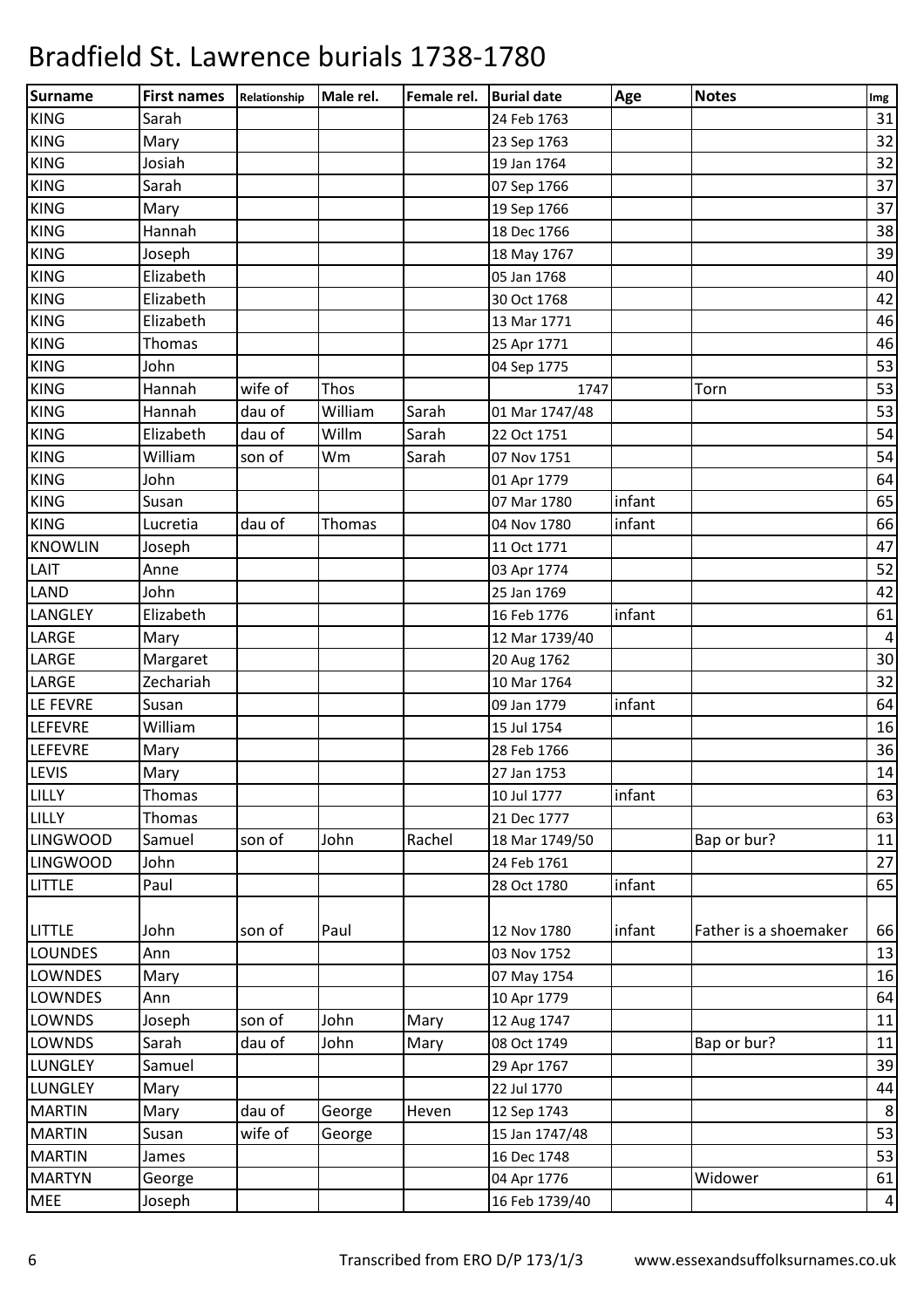| <b>Surname</b> | <b>First names</b> | Relationship | Male rel. | Female rel. | <b>Burial date</b> | Age    | <b>Notes</b>         | Img              |
|----------------|--------------------|--------------|-----------|-------------|--------------------|--------|----------------------|------------------|
| <b>MEE</b>     | Rose               |              |           |             | 27 Jul 1740        |        |                      | $\mathsf S$      |
| <b>MEE</b>     | Nathaniel          |              |           |             | 17 Aug 1740        |        |                      | $\frac{5}{5}$    |
| MEE            | William            |              |           |             | 05 Mar 1740/41     |        |                      |                  |
| <b>MEE</b>     | Jemima             |              |           |             | 29 Oct 1755        |        |                      | 19               |
| <b>MIXTER</b>  | James              | son of       | James     | Eliz        | 19 Mar 1748/49     |        | Bap or bur?          | 11               |
| <b>MIXTER</b>  | Eliz               | dau of       | James     | Eliz        | 30 Mar 1749        |        |                      | 53               |
| <b>MIXTER</b>  | Susanna            | dau of       | James     | Eliz        | 18 Jun 1750        |        |                      | 54               |
| <b>MIXTURE</b> | James              |              |           |             | 03 Jul 1767        |        |                      | 39               |
| <b>MIXTURE</b> | Elizabeth          |              |           |             | 19 Nov 1767        |        |                      | 40               |
| <b>MIXTURE</b> | James              |              |           |             | 21 May 1768        |        |                      | 41               |
| <b>MONT</b>    | Elizabeth          |              |           |             | 26 Jul 1767        |        |                      | 40               |
| <b>MORGAN</b>  | John               | son of       | Edward    | Mary        | 17 Sep 1749        |        | Bap or bur?          | 11               |
| <b>MORGAN</b>  | Edward             |              |           |             | 04 Sep 1763        |        |                      | 31               |
| <b>MORGAN</b>  | Anne               |              |           |             | 20 Feb 1766        |        |                      | 35               |
| <b>MORGAN</b>  | Ann                | wife of      | Edward    |             | 19 Dec 1747        |        |                      | 53               |
| <b>MORGAN</b>  | Edward             |              |           |             | 06 Mar 1747/48     |        |                      | 53               |
| <b>MORGAN</b>  | John               | son of       | Edward    | Mary        | 05 Nov 1749        |        |                      | 54               |
| NAILE*         | John               | son of       | John      | Martha      | 29 Apr 1744        |        |                      | $\boldsymbol{9}$ |
| <b>NALAND</b>  | Mary               | dau of       | John      | Martha      | 30 Mar 1744        |        |                      | $\,8\,$          |
|                |                    |              |           |             |                    |        | Page torn, could be  |                  |
| <b>NALER</b>   | Tho                | son of       | John      | Martha      | 08 Jul 1747        |        | baptism              | 11               |
| <b>NAYLOR</b>  | John               |              |           |             | 12 Oct 1766        |        |                      | 37               |
| <b>NAYLOR</b>  | Martha             |              |           |             | 25 Mar 1774        |        |                      | 52               |
| <b>NAYLOR</b>  | Thomasin           | dau of       | John      | Martha      | 31 Oct 1749        |        |                      | 54               |
| <b>NICE</b>    | Samuel             |              |           |             | 21 Jan 1765        |        |                      | 33               |
| <b>NICE</b>    | Edmund             |              |           |             | 09 Jan 1766        |        |                      | 35               |
| <b>NICE</b>    | Anne               |              |           |             | 09 Jan 1766        |        |                      | 35               |
| <b>NICHOLS</b> | Martha             |              |           |             | 08 Oct 1780        |        |                      | 65               |
|                |                    |              |           |             |                    |        | Surname: Patterson / |                  |
| <b>NILE</b>    | Ann                |              | Joseph    |             | 22 Jun 1774        |        | <b>Nile</b>          | 52               |
| <b>NORMAN</b>  | Ann                |              |           |             | 06 Sep 1779        | infant |                      | 64               |
| <b>NUN</b>     | Mary               |              |           |             | 09 Nov 1741        |        |                      | $\boldsymbol{6}$ |
| <b>NUN</b>     | Amey               |              |           |             | 15 May 1757        |        |                      | 21               |
| <b>NUN</b>     | Susannah           |              |           |             | 18 Oct 1770        |        |                      | 45               |
| <b>NUN</b>     | Mary               |              |           |             | 27 Apr 1772        |        |                      | 48               |
| <b>NUNN</b>    | Ann                | wife of      | John      |             | 30 Jun 1746        |        |                      | 10               |
| <b>NUNN</b>    | Ann                | dau of       | John      |             | 28 Oct 1746        |        |                      | 11               |
| <b>NUNN</b>    | Mary               |              |           |             | 29 Apr 1760        |        |                      | 26               |
| <b>NUNN</b>    | Elizabeth          | wife of      |           |             | 05 Jul 1775        |        |                      | 53               |
| <b>OLLIS</b>   | William            | son of       | John      | Margaret    | 13 Feb 1751/52     |        |                      | 54               |
| <b>ORAM</b>    | Robert             |              |           |             | 06 Apr 1777        | infant |                      | 62               |
| ORAM           | Sarah              |              |           |             | 14 Oct 1777        | infant |                      | 63               |
| <b>ORAM</b>    | Jacob              |              |           |             | 07 Dec 1777        | infant |                      | 63               |
| <b>ORAM</b>    | Sarah              |              |           |             | 13 May 1779        | infant |                      | 64               |
| <b>ORFORD</b>  | <b>Thomas</b>      |              |           |             | 09 Jul 1768        |        |                      | 41               |
| <b>OSBORN</b>  | Hannah             |              |           |             | 08 Apr 1769        |        |                      | 42               |
| <b>PAIN</b>    | Mary               |              |           |             | 24 Apr 1756        |        |                      | 20               |
| PAIN           | William            |              |           |             | 01 Jan 1760        |        |                      | $25\,$           |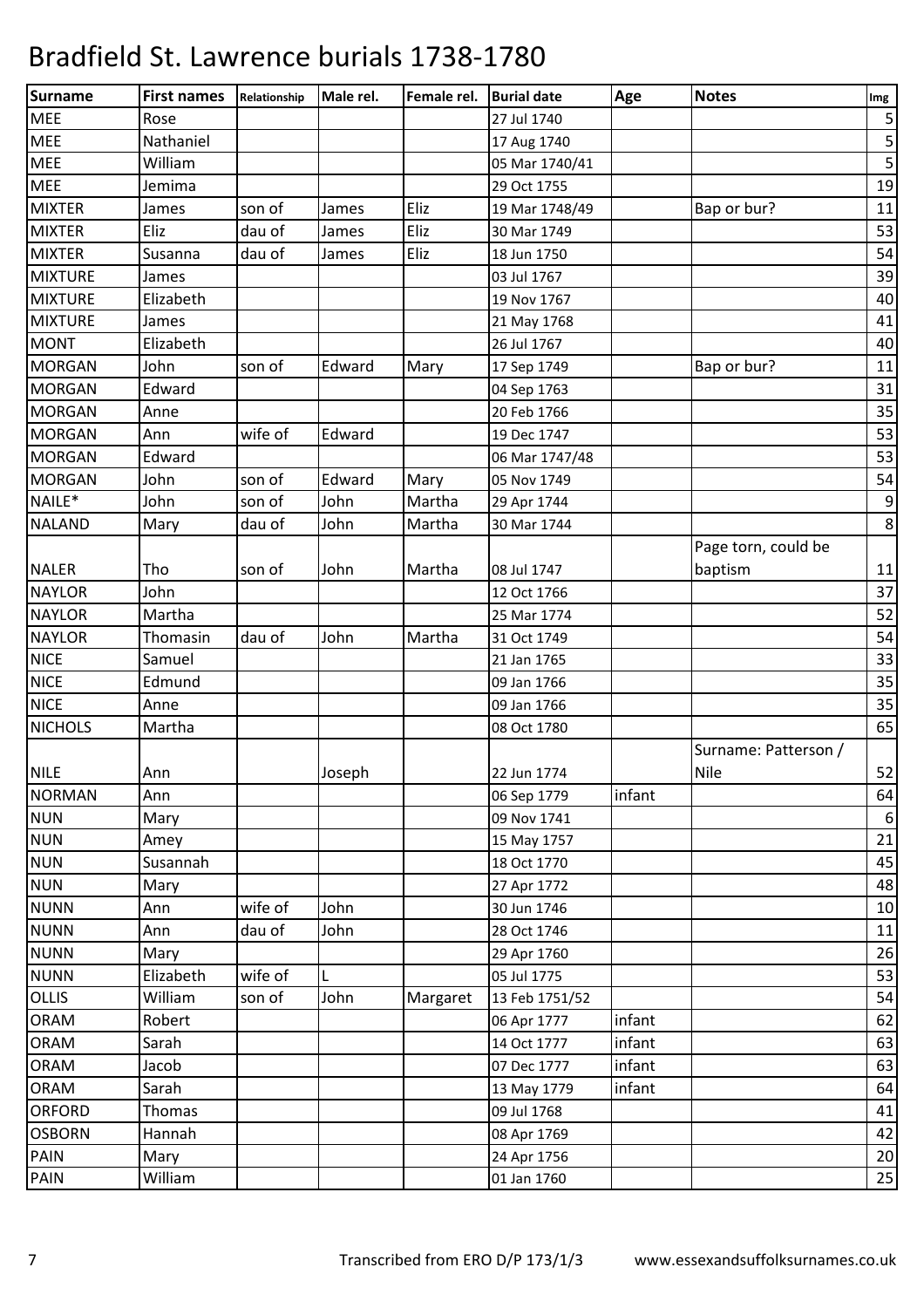| <b>Surname</b>    | <b>First names</b> | Relationship | Male rel. | Female rel. | <b>Burial date</b> | Age    | <b>Notes</b>         | Img                 |
|-------------------|--------------------|--------------|-----------|-------------|--------------------|--------|----------------------|---------------------|
|                   |                    |              |           |             |                    |        | A travelled from     |                     |
| <b>PALMER</b>     | Thomas             |              |           |             | 09 Oct 1750        |        | Lincolnshire         | 54                  |
| <b>PALMER</b>     | Catharine          |              |           |             | 06 Mar 1751/52     |        | A foundling          | 54                  |
| <b>PANE</b>       | Thomas             | son of       | William   |             | 03 Jan 1747/48     |        |                      | 53                  |
| <b>PARKER</b>     | James              |              |           |             | 16 Mar 1757        |        |                      | 21                  |
| <b>PASCAL</b>     | Elizabeth          |              |           |             | 16 May 1741        |        |                      | $\boldsymbol{6}$    |
| <b>PASCAL</b>     | Sarah              |              |           |             | 08 Jul 1756        |        |                      | 20                  |
| <b>PASCAL</b>     | Elizabeth          |              |           |             | 01 Mar 1761        |        |                      | 27                  |
| <b>PATTERSON</b>  | Margaret           | dau of       | Joseph    | Mary        | 07 Oct 1744        |        |                      | $\boldsymbol{9}$    |
| <b>PATTERSON</b>  | James              |              |           |             | 30 May 1758        |        |                      | 23                  |
| <b>PATTERSON</b>  | Mary               |              |           |             | 02 Jul 1761        |        |                      | 28                  |
| <b>PATTERSON</b>  | Anne               |              |           |             | 19 Oct 1761        |        |                      | 28                  |
|                   |                    |              |           |             |                    |        | Surname: Patterson / |                     |
| PATTERSON         | Ann                |              | Joseph    |             | 22 Jun 1774        |        | <b>Nile</b>          | 52                  |
| <b>PATTERSON</b>  | Joseph             |              |           |             | 24 Mar 1780        |        |                      | 65                  |
| <b>PATTESON</b>   | Mary               |              |           |             | 16 Feb 1748/49     |        |                      | 53                  |
| <b>PATTISON</b>   | Lucretia           | wife of      | Thomas    |             | 29 Apr 1776        |        |                      | 62                  |
| <b>PEARSON</b>    | Sarah              |              |           |             | 29 May 1772        |        |                      | 49                  |
| <b>PEARSON</b>    | Samuel             |              |           |             | 27 Mar 1774        |        |                      | 52                  |
| PETIT             | Robert             |              |           |             | 20 Oct 1752        |        |                      | 13                  |
| PETIT             | Eliz               | wife of      | Robert    |             | 30 Nov 1750        |        |                      | 54                  |
| <b>PLUMER</b>     | Isaac              | son of       | John      | Eliz        | 14 Aug 1775        |        |                      | 53                  |
| <b>PLUMMER</b>    | Susanna            |              |           |             | 15 Nov 1738        |        |                      | $\mathbf{3}$        |
| PLUMMER           | Mary               |              |           |             | 27 Jul 1754        |        |                      | 16                  |
| <b>PLUMMER</b>    | Anne               |              |           |             | 08 Jan 1766        |        |                      | 35                  |
| <b>PLUMMER</b>    | Elizabeth          |              |           |             | 20 Feb 1766        |        |                      | 35                  |
| <b>PLUMMER</b>    | Robert             |              |           |             | 21 Apr 1777        |        |                      | 62                  |
| <b>PLUMMER</b>    | Elizabeth          |              |           |             | 11 Oct 1778        | infant |                      | 64                  |
| <b>PORTER</b>     | Robert             |              |           |             | 18 May 1747        |        |                      | 11                  |
| <b>PORTER</b>     | William            |              |           |             | 15 Jun 1761        |        |                      | 28                  |
| PORTER            | William            |              |           |             | 03 Sep 1771        |        |                      | 47                  |
| <b>PORTER</b>     | Mary               |              |           |             | 24 Jan 1774        |        |                      | 51                  |
| <b>POTTER</b>     | George             | son of       | Stephen   | Mary        | 17 Nov 1779        |        |                      | 65                  |
| <b>POWL</b>       | Susannah           |              |           |             | 01 Apr 1767        |        |                      | 39                  |
| <b>PUXLEY</b>     | Elizabeth          |              |           |             | 22 Jul 1758        |        |                      | 23                  |
| <b>PUXLEY</b>     | Timothy            |              |           |             | 06 Jan 1768        |        |                      | 40                  |
| <b>PUXLEY</b>     | Richard            |              |           |             | 20 Mar 1778        |        |                      | 64                  |
| <b>REED</b>       |                    |              | John      |             |                    |        |                      |                     |
|                   | Mary               | wife of      |           |             | 13 Aug 1780        |        |                      | 65                  |
| <b>RICHARDSON</b> | Mary               |              |           |             | 28 Jan 1739/40     |        |                      | $\overline{4}$      |
| <b>RIDGEN</b>     | William            |              |           |             | 15 Dec 1740        |        |                      | 5<br>$\overline{7}$ |
| <b>RIVERS</b>     | John               |              |           |             | 04 Apr 1742        |        |                      |                     |
| RO**              | Saml               | son of       | Willm     | Eliz        | 13 Apr 1747        |        |                      | 11                  |
| <b>ROBERTSON</b>  | Mary               |              |           |             | 05 Oct 1778        | infant |                      | 64                  |
| <b>ROSE</b>       | Elizabeth          |              |           |             | 11 Nov 1780        |        | Widow                | 66                  |
| <b>ROW</b>        | William            |              |           |             | 26 Sep 1767        |        |                      | 40                  |
| <b>ROW</b>        | Eliz               | dau of       | William   | Eliz        | 30 Oct 1748        |        |                      | 53                  |
| <b>ROWLAND</b>    | John               |              |           |             | 15 Jul 1776        | infant |                      | 62                  |
| <b>ROWLIN</b>     | Mary               |              |           |             | 06 Feb 1768        |        |                      | 41                  |
| <b>ROWLING</b>    | Elizabeth          |              |           |             | 11 Mar 1760        |        |                      | 25                  |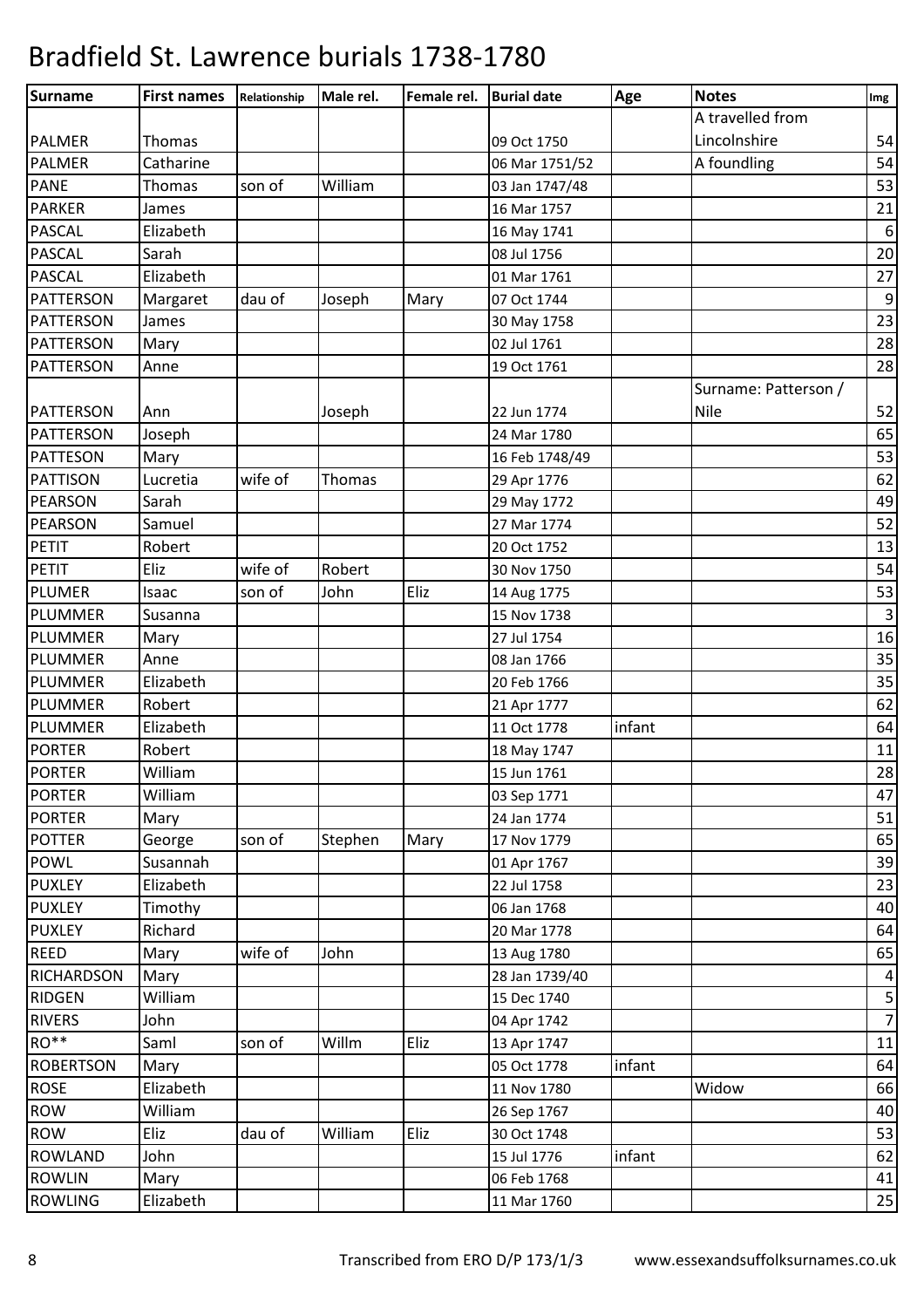| <b>Surname</b>   | <b>First names</b> | Relationship | Male rel. | Female rel. | <b>Burial date</b> | Age    | <b>Notes</b> | Img                     |
|------------------|--------------------|--------------|-----------|-------------|--------------------|--------|--------------|-------------------------|
| <b>ROWLING</b>   | Sarah              |              |           |             | 08 Jun 1777        |        |              | 63                      |
| <b>ROWLING</b>   | Mary               |              |           |             | 08 Jun 1777        | infant |              | 63                      |
| <b>RUDLAND</b>   | Benjamin           |              |           |             | 22 Nov 1760        |        |              | 26                      |
| <b>RUDLAND</b>   | Robert             |              |           |             | 21 Jan 1772        |        |              | 48                      |
| <b>RUDLAND</b>   | Rebecka            |              |           |             | 18 Dec 1777        | infant |              | 63                      |
| <b>RUTLAND</b>   | Judith             |              |           |             | 15 Apr 1740        |        |              | $\overline{\mathbf{5}}$ |
| <b>RUTLAND</b>   | Susanna            | dau of       | John      | Susa*       | 14 May 1744        |        |              | $\boldsymbol{9}$        |
| <b>RUTLAND</b>   | Susan              |              |           |             | 14 Mar 1760        |        |              | 25                      |
| SALMON           | Benjamin           |              |           |             | 17 Dec 1755        |        |              | 19                      |
| <b>SALMON</b>    | Susan              |              |           |             | 21 May 1777        |        |              | 62                      |
| <b>SANDER</b>    | Saml               | son of       | Jonethan  | Eliz        | 03 Apr 1746        |        |              | 10                      |
| <b>SANDERS</b>   | Sarah              |              |           |             | 01 Mar 1745/46     |        |              | 10                      |
| <b>SANDERS</b>   | <b>Nat</b>         |              |           |             | 06 Dec 1746        |        |              | 11                      |
| <b>SANDERS ?</b> | Eliz               | dau of       | Jonathan  | Eliz        | 22 May 1743        |        |              | $\overline{7}$          |
| SARJEANT         | Benjamin           |              |           |             | 18 Oct 1755        |        |              | 19                      |
| <b>SAUNDERS</b>  | Jonathan           | son of       | Jonathan  | Eliz        | 23 Aug 1747        |        |              | 11                      |
| <b>SAUNDERS</b>  | Elizabeth          |              |           |             | 09 Aug 1753        |        |              | 15                      |
| <b>SAUNDERS</b>  | John               |              |           |             | 05 Oct 1754        |        |              | 17                      |
| <b>SAUNDERS</b>  | Nathaniel          |              |           |             | 25 Oct 1768        |        |              | 42                      |
| <b>SAUNDERS</b>  | Jonathan           |              |           |             | 03 Sep 1775        |        |              | 53                      |
| <b>SAUNDERS</b>  | Jonathan           | son of       | Jonathan  | Eliz        | 25 Nov 1748        |        |              | 53                      |
| <b>SAUNDERS</b>  | Eliz               | dau of       | Jonathan  | Eliz        | 05 Mar 1750/51     |        |              | 54                      |
| <b>SAUNDERS</b>  | James              | son of       | Nathaniel | Mary        | 29 Sep 1751        |        |              | 54                      |
| <b>SCOFIELD</b>  | Cath               | wife of      | Willm     |             | 10 Nov 1742        |        |              | $\overline{7}$          |
| <b>SCOFIELD</b>  | Mary               | dau of       | Willm     |             | 10 Nov 1742        |        |              | $\overline{7}$          |
| <b>SEAGOE</b>    | Mary               |              |           |             | 28 Jan 1767        |        |              | 38                      |
| <b>SERGEANT</b>  | <b>Thomas</b>      |              |           |             | 03 Apr 1776        |        |              | 61                      |
| SERJANT          | John               |              |           |             | 14 Sep 1739        |        |              | $\sqrt{4}$              |
| <b>SERJANT</b>   | Richard            |              |           |             | 12 Jun 1769        |        |              | 43                      |
| SERJEANT         | Thomas             |              |           |             | 24 Jun 1753        |        |              | 15                      |
| SERJEANT         | Anne               |              |           |             | 20 Oct 1759        |        |              | 25                      |
| <b>SERJEANT</b>  | Sarah              | dau of       | Thomas    | Benjamin    | 29 Jun 1750        |        |              | 54                      |
| <b>SHARP</b>     | Shadrac            |              |           |             | 14 Aug 1778        |        |              | 64                      |
| <b>SHEAD</b>     | Anne               |              |           |             | 13 Jul 1778        | infant |              | 64                      |
| SHEAD            | Ann                | dau of       | William   |             | 16 Jan 1780        | infant |              | 65                      |
| <b>SHED</b>      | William            |              |           |             | 26 Sep 1777        | infant |              | 63                      |
| <b>SIBBOND</b>   | Jonathan           |              |           |             | 03 Jan 1777        | infant |              | 62                      |
| <b>SIDA</b>      | Mary               | dau of       | Jacon     | Eliz        | 27 Jan 1747/48     |        |              | 53                      |
| <b>SIZER</b>     | Hannah             |              |           |             | 31 Dec 1741        |        |              | $\boldsymbol{6}$        |
| <b>SIZER</b>     | Francis            |              |           |             | 26 Apr 1775        |        | 75 Farmer    | 53                      |
| <b>SMITH</b>     | Richard            |              |           |             | 18 Jan 1757        |        |              | 21                      |
| <b>SMITH</b>     | Mary               |              |           |             | 19 Sep 1759        |        |              | 24                      |
| <b>SMITH</b>     | Philip             |              |           |             | 31 Dec 1762        |        |              | $30\,$                  |
| <b>SMITH</b>     | William            |              |           |             | 14 Oct 1763        |        |              | 32                      |
| <b>SMITH</b>     | Susanna            |              |           |             | 08 Jul 1764        |        |              | 33                      |
| <b>SMITH</b>     | John               |              |           |             | 04 Apr 1765        |        |              | 34                      |
| <b>SMITH</b>     | Sarah              |              |           |             | 15 Oct 1770        |        |              | 45                      |
| <b>SMITH</b>     | Isaach             |              |           |             | 16 Jun 1771        |        |              | 47                      |
| <b>SMITH</b>     | Sarah              |              |           |             | 15 Jul 1771        |        |              | $47\,$                  |
|                  |                    |              |           |             |                    |        |              |                         |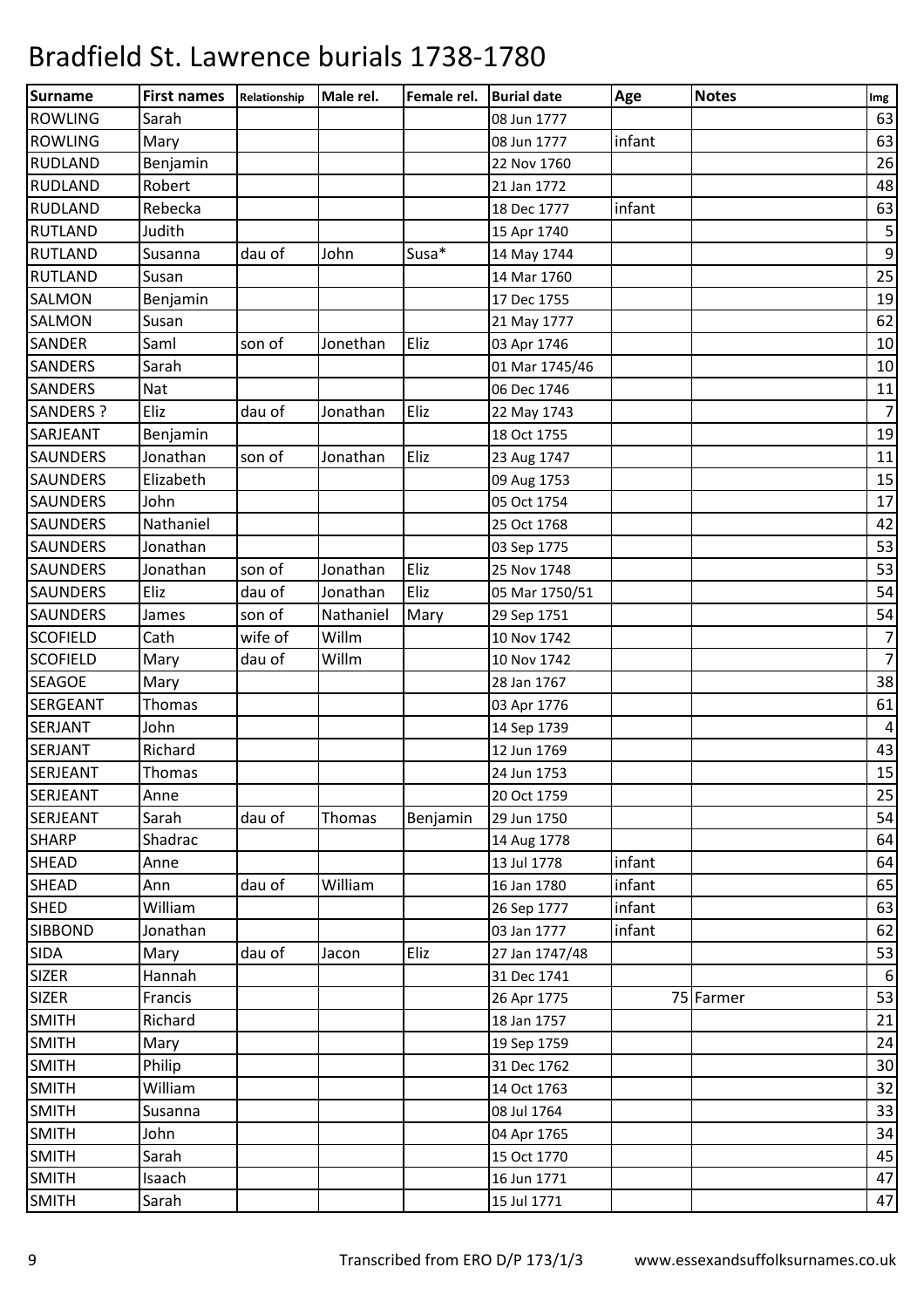| Surname           | <b>First names</b> | Relationship | Male rel. | Female rel. | <b>Burial date</b> | Age    | <b>Notes</b>      | Img              |
|-------------------|--------------------|--------------|-----------|-------------|--------------------|--------|-------------------|------------------|
| <b>SMITH</b>      | Abraham            |              |           |             | 23 Dec 1772        |        |                   | 49               |
| <b>SMITH</b>      | Charlotte          |              |           |             | 12 Nov 1775        | infant |                   | 61               |
| <b>SMITH</b>      | Ann                |              |           |             | 08 Dec 1777        |        |                   | 63               |
| <b>SMITH</b>      | Mary               |              |           |             | 04 Feb 1778        |        |                   | 63               |
| <b>SMITH</b>      | William            |              |           |             | 26 Feb 1778        |        |                   | 64               |
| <b>SORREL</b>     | Sarah              |              |           |             | 15 Mar 1771        |        |                   | 46               |
| <b>SOUGET</b>     | James              |              |           |             | 19 Jan 1772        |        |                   | 48               |
| <b>SOUGETT</b>    | Isaac              |              |           |             | 13 Mar 1756        |        | A base born child | 19               |
| <b>SOUGGET</b>    | Mary               |              |           |             | 03 Mar 1762        |        |                   | 28               |
| SOWGATE           | Eliz               | wife of      | James     |             | 23 Dec 1750        |        |                   | 54               |
| <b>SPIKE</b>      | James              |              |           |             | 05 Jun 1779        | infant | Abode: Wix        | 64               |
| <b>SURREY</b>     | Sarah              |              |           |             | 30 Jan 1776        |        | Widow             | 61               |
| <b>SURRY</b>      | John               |              |           |             | 15 Mar 1740/41     |        |                   | $\sf 5$          |
| $SY***$           | Ann                | dau of       | Jacob     | Eliz        | 09 Nov 1746        |        |                   | 11               |
| <b>THOMPSON</b>   | Benjamin           |              |           |             | 31 Jul 1780        |        | Husbandman        | 65               |
| <b>THOMSON</b>    | Benjamin           |              |           |             | 04 Nov 1766        |        |                   | 37               |
| <b>TOMINSON?</b>  | Matt               |              |           |             | 03 Jun 1744        |        |                   | $\boldsymbol{9}$ |
| <b>TURNER</b>     | Willm              |              |           |             | 20 Dec 1744        |        |                   | $\boldsymbol{9}$ |
| <b>TURNER</b>     | John               |              |           |             | 07 Jun 1765        |        |                   | 34               |
| <b>TURNER</b>     | Mary               | wife of      | Thomas    |             | 31 Dec 1780        |        | Gardiner          | 66               |
| <b>UMFREVILLE</b> | Revd Henry         |              |           |             | 24 Nov 1766        |        |                   | 37               |
| <b>UMFREVILLE</b> | <b>Revd Chas</b>   |              |           |             | 03 Jun 1774        |        |                   | 52               |
| <b>WARD</b>       | Elizabeth          |              |           |             | 24 Oct 1768        |        |                   | 42               |
| <b>WARD</b>       | William            |              |           |             | 02 May 1775        |        |                   | 53               |
| <b>WASTE</b>      | Sarah              | wife of      | John      |             | 23 Nov 1743        |        |                   | $\,8\,$          |
| <b>WEAVER</b>     | Mary               |              |           |             | 03 Nov 1741        |        |                   | $\,6\,$          |
| <b>WEAVER</b>     | Isaac              |              |           |             | 13 Jun 1755        |        |                   | 19               |
| <b>WEAVER</b>     | Richard            |              |           |             | 28 Mar 1758        |        |                   | 22               |
| <b>WEBB</b>       | Abraham            |              |           |             | 31 Mar 1764        |        |                   | 32               |
| <b>WEBB</b>       | Sarah              |              |           |             | 28 Jan 1766        |        |                   | $35\,$           |
| <b>WEBB</b>       | Sarah              |              |           |             | 07 Jan 1768        |        |                   | 40               |
| <b>WEBB</b>       | Anne               |              |           |             | 08 Mar 1772        |        |                   | 48               |
| <b>WEBB</b>       | Elizabeth          | dau of       | James     | Eliz        | 25 Apr 1749        |        |                   | 53               |
| <b>WEBB</b>       | Ann                | dau of       | James     | Eliz        | 09 Dec 1750        |        |                   | 54               |
| <b>WEST</b>       | John               |              |           |             | 03 Mar 1756        |        |                   | 19               |
| <b>WHALE</b>      | John               | son of       | Zechariah | Mary        | 24 Aug 1750        |        |                   | 54               |
| <b>WHYBROW</b>    | Sarah              |              |           |             | 20 Jul 1763        |        |                   | 31               |
| <b>WILBEY</b>     | Abraham            |              |           |             | 10 Nov 1758        |        |                   | 23               |
| <b>WILES</b>      | Mary               |              |           |             | 13 Feb 1760        |        |                   | 25               |
| <b>WILES</b>      | Daniel             |              |           |             | 03 Jan 1769        |        |                   | 42               |
| <b>WILES</b>      | Daniel             |              |           |             | 04 Jun 1751        |        |                   | 54               |
| <b>WILLIS</b>     | Sarah              |              |           |             | 11 May 1771        |        |                   | 46               |
| <b>WILLIS</b>     | Sarah              |              |           |             | 23 Sep 1771        |        |                   | 47               |
| <b>WOODARD</b>    | William            | son of       | Jacob     | Sarah       | 05 Jan 1751/52     |        |                   | 54               |
| <b>WOODWARD</b>   | William            |              |           |             | 13 Jun 1753        |        |                   | 15               |
| <b>WRIGHT</b>     | Martha             |              |           |             | 03 May 1755        |        |                   | 18               |
| <b>WRIGHT</b>     | John               |              |           |             | 04 Jul 1766        |        |                   | 37               |
| <b>WRINCH</b>     | Anne               |              |           |             | 22 Sep 1780        |        |                   | 65               |
| <b>WYAT</b>       | Sarah              |              |           |             | 10 Mar 1747/48     |        |                   | <u>53</u>        |